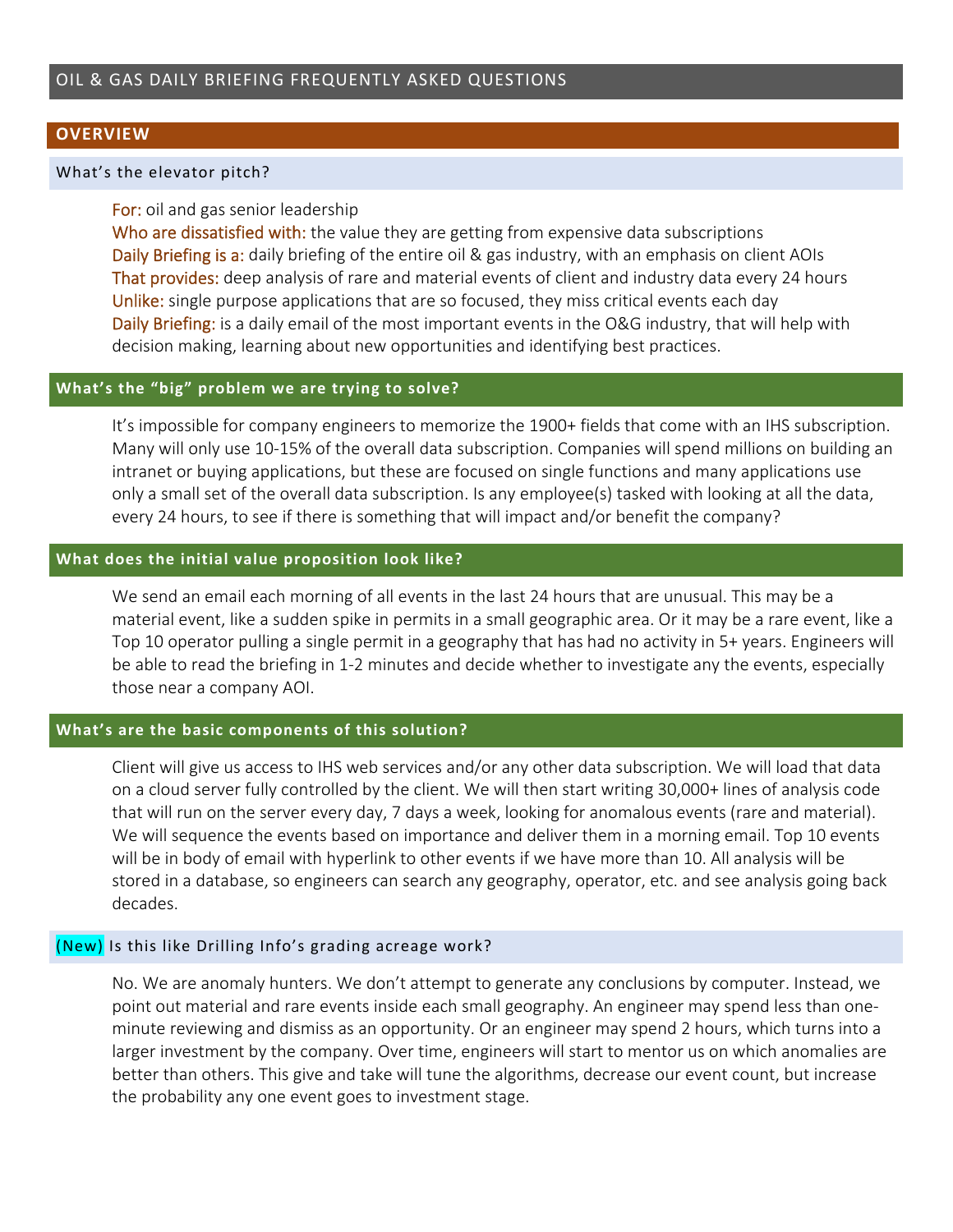# (New) What's a one‐word answer to your entire value proposition?

Opportunity. Here is a metaphor. Merrill Lynch usually puts their Top 1% salespeople on their Top 1% clients. But those are basically "steward" accounts. We are bleeding a stone (client) that does not have a lot more to give Merrill Lynch. We instead would focus the Top 1% of our efforts on his/her neighbor who lives in a \$30MM home and has \$250K with Merrill. This O&G system is 100% opportunistic. It doesn't care about the size of the field or discovery. It's looking for the next discovery.

### (New) We may agree this is a good idea, but hasn't every acre been picked over by now?

Absolutely not! We cannot emphasize our feelings about this enough. We are technologists looking through a window at the oil & gas industry. We don't understand why all the tech spend has been hardware focused. We don't understand why production is so heavily funded at the expense of exploration. Get the E, of E&P, right and the P will follow. But what puzzles us the most is that brown fields are out there waiting to be recovered in the right way. We think a cellphone that is 2 years old is a relic and needs to be replaced. We think there is a gold rush sitting in brown fields logged/developed by antiquated engineering of the 1970s.

# (New) I am guessing this will be expensive. How do I possibly justify the cost?

We are not getting added to the I.T. budget as a new shiny process to import and organize IHS/DI data. We work on the front lines just before cash gets invested. We think our ROI should be directly correlated to the ROI of every dollar you invest in the industry. Our costs will be peanuts compared to the upside you get from smarter investments in the industry.

### (New) It sounds like you need a massive client with very deep pockets.

Not necessarily. We think there is a ton of money sitting on the sidelines begging to be invested but wanting to back a winning company. If a company can show high ROI, we see investor pouring money into the company very quickly. This is similar to stock trading and venture capital. The money goes to managers who consistently hit homeruns. Honestly, we even see this tech/engineer partnership being a key feature of any fund presentations. Here is our secret sauce to making millions. Come join us.

#### (New) Are you worried about renewable energy and public sentiment on fossil fuels?

Just the opposite. Environmentalists are against plastic. They stop drinking from plastic bottles. They are against fossil fuels, but have no problem heating their homes, charging their electric cars and buying stuff at a massive Walmart store. You can't boycott natural gas. Add to this the distaste for giving all our treasure to Saudi Arabia and others + the fact that U.S. is moving toward energy independence, and we would say this is a glorious period for oil & gas. The answer for environmentalists is innovation to trap fuel byproducts, not stopping our need for fossil fuel.

# (New) If someone just gave you a pile of money to invest in O&G, how would you approach it?

This is getting out of our wheelhouse, but we would invest a small amount in a lot of different wellbores. Instead of spending months getting analysis right to be the primary funder on a couple wells, we would rather make smaller investments in 50+ APIs ready to be drilled. We have to believe it's much easier for finance to call up and say, can we get a \$500K or \$1MM piece of the action than to be a principle funder. This small shotgun investment approach would also allow us to come in later in the process, just before drilling.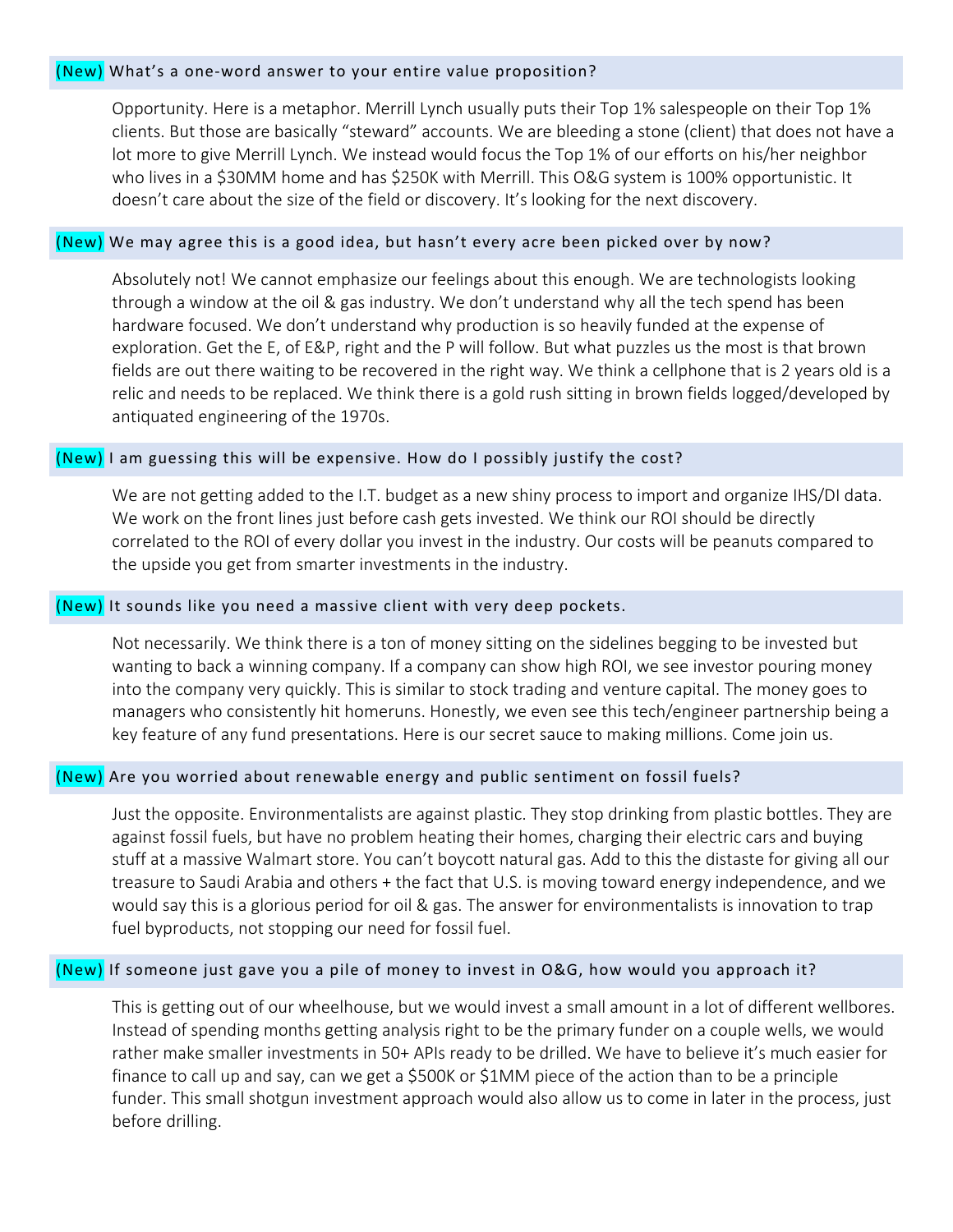# (New) Why would I not use PhDs to build this service? They are the smartest people in my company.

PhDs are heavily involved. We just give them more "opportunistic" stuff to study on their 24" monitors each day. I.T. could build it if they weren't so busy keeping the thousands of apps and hundreds of servers running each day. But they are extremely busy just keeping existing systems running. This is more of an off-the-org-chart, reporting to frontline, almost stealth project. It's on a need to know basis and very few people will need to know about this exploration hunter.

#### (New) You seem supremely confident, which makes us nervous. This seem like a Hail Mary.

If we were grading acreage or telling engineers to drill here and there, this would all be a joke. No computer can take exploration anywhere close to the finish line. We are sitting on the sidelines just feeding plays to the PhD+ out on the playing field. It's up to them to execute the play or call an audible. If we are being totally honest, we should be more nervous about our client's players. We may have world class plays to send in, but it takes world class engineers to get the ball into the endzone.

#### (New) You mention the "24-inch monitor" over and over. Can you expand on this?

Very smart people are very limited by the size of their monitor and need to zoom to read the screen without needing a magnifying glass. So, they start with AOIs, some good, some more speculative. Take the 24" and go here and work your magic. But there is no PhD that analyzes the entire state of Texas each day. Texas is so large, it's just too much to fit on a small monitor. Only a large server and 30,000+ lines of code, running every minute of every single day can analyze something as large as Texas. Only the most material anomalies are fed to the engineering staff each morning.

#### (New) I must give you some advice. I think this is bigger than a single client. Why not sell to many?

We have already talked about the need for very, very close partnering. We have talked about your finance people not wanting a lot of competitors when they are ready to pounce. We have talked about how vendors steal client's ideas and sell it to your competitors. Let's say we did have 5 clients for this service. All 5 would have biases and directions they would want us to pursue. Should we just divide our day and do 20% effort for each? We would rather go all in on a single client and just watch the fund exponentially grow over time.

#### (New) I would never admit this, but this could honestly overwhelm our (client‐side) resources.

The amount invested and the time to predict ROI are directly correlated. An engineer can spend a month+ and finance the entire drilling operation. Or an engineer can spend 1 hour each on 5 leads per day, find 2 per week worth pursuing, get finance to reach out and gauge interest, then do X days of due diligence and deep analysis on their 24" monitor. If you only spend X+1 hours, you invest less money, but in a lot more wells – almost a hedge fund approach.

# (New) Your single word value proposition is "opportunistic." What do you think ours should be?

Speed. This is basically an arbitrage play. You are trading speculation for smaller ROI. We think a big goal is to be the last investor to come in on any deal, literally moments before the drill bit touches dirt. You just want a "taste" of the initial action. Many investors will start money flows during seismic. This adds tremendously to the investment risk. Honestly, we see your company buying into a wellbore, not because of that wellbore at all – but because of some recent "neighbor" activity around this wellbore.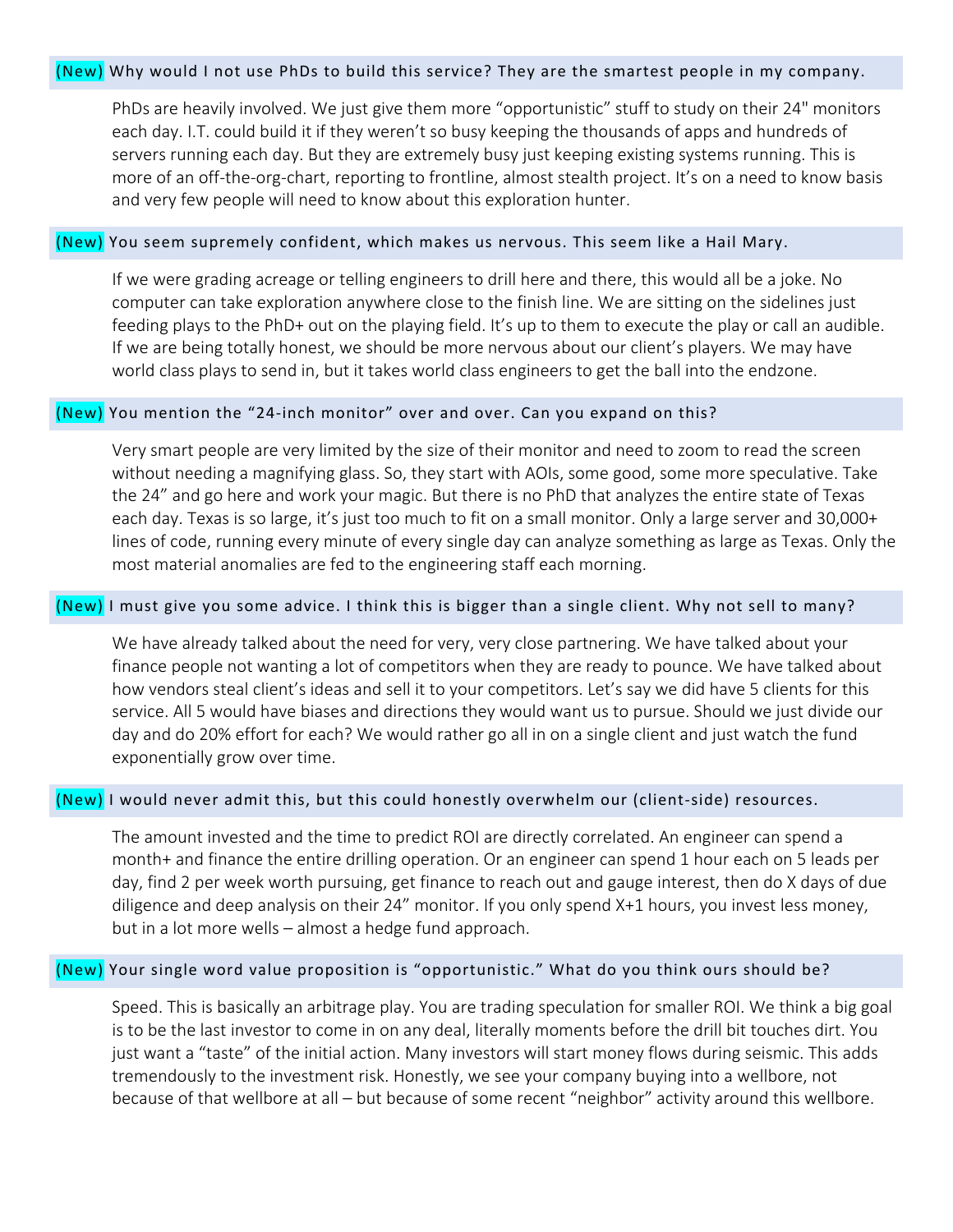# (New) What would be a deal killer on your side, in this partnership?

If you are farmers, we are not for you. If you are big game hunters, we are not for you. We are looking more for a "strike" team. Fast, mobile, out there hunting the deer faster than any other hunting group. We provide the GPS service to find the deer. Your team assesses the hunt very quickly and has hunters in the field as fast as possible. Locate, assess, deploy, position, shoot is a perfect combination.

# (New) What would be your ideal client for this service?

Our preference is to work for the money side. Ideally, this would be a group that is willing to look at any acreage in the U.S. or even abroad that maximizes ROI. We produce a list of the most interesting opportunities each day and our client starts immediately analyzing and confirming which opportunities deserve a closer look. We would prefer to not be limited to a single state or to a group of AOIs but look across the entire landscape for the most exciting opportunities every 24 hours.

# (New) What size client is ideal for this service?

The client can have 4 employees, 400 or 40,000. We are mostly interested in how much capital they have to invest into the oil & gas market. The perfect client is someone who has been told to get \$X millions deployed as fast as possible and start maximizing ROI. The client sees an opportunity, validates that opportunity and within days is already making contacts and taking a temperature on whether the current investors are willing to take on another investor.

# (New) What do you think the workflow would look like each day?

There would be three components – bankers to left, then us, then a set of engineers and landmen to the right. Each morning, client would get an email of the most opportunistic acreage in the U.S., the top of the list would go to engineers as soon as they walk in the office. By late afternoon or early evening, the engineering team selects zero or more and sends it to the money team. Money team starts reaching out the next day to test receptivity to another investor. Thumbs up? It goes to a much more extensive due diligence and analysis process before capital outlay.

# (New) How are these algorithms special?

We focus on non-obvious relationships. Data values need context. Alone, they tell very little of the story. Instead, we specialize in focusing on the relationship between different data values. If value A has a +2 sigma and value b has a +2 sigma, is that (combination) meaningful? Would it be more meaningful if value b had a ‐2 sigma? It's the relationship, or lack thereof, that tells the fuller story about value a and value b.

# (New) This is a tremendous amount of data to process. We doubt it can be done at such a large scale.

We will use crawling and spidering technology, much like Google uses to index the world wide web. We will divide up a state into geohashes. For example, we may have 23K geohash regions in Texas. Our code will run geohash 1, process all the non-obvious relationships and generate outcomes. Then it will move onto geohash 2, 3, etc., until it reaches geohash 23,000. Of course, we will use many crawlers at one time, so the 23,000 gets analyzed quickly. We will wake up tomorrow morning and see new activity in 500 of those 23,000 geohashes. Instantly, we will start the crawlers to go re-process those 500. The other 22,500 are dormant that day. It gets more complicated that this – sub geohashes and deep radial analyses, but it's all based on crawling the state, not trying to process an entire state at one time.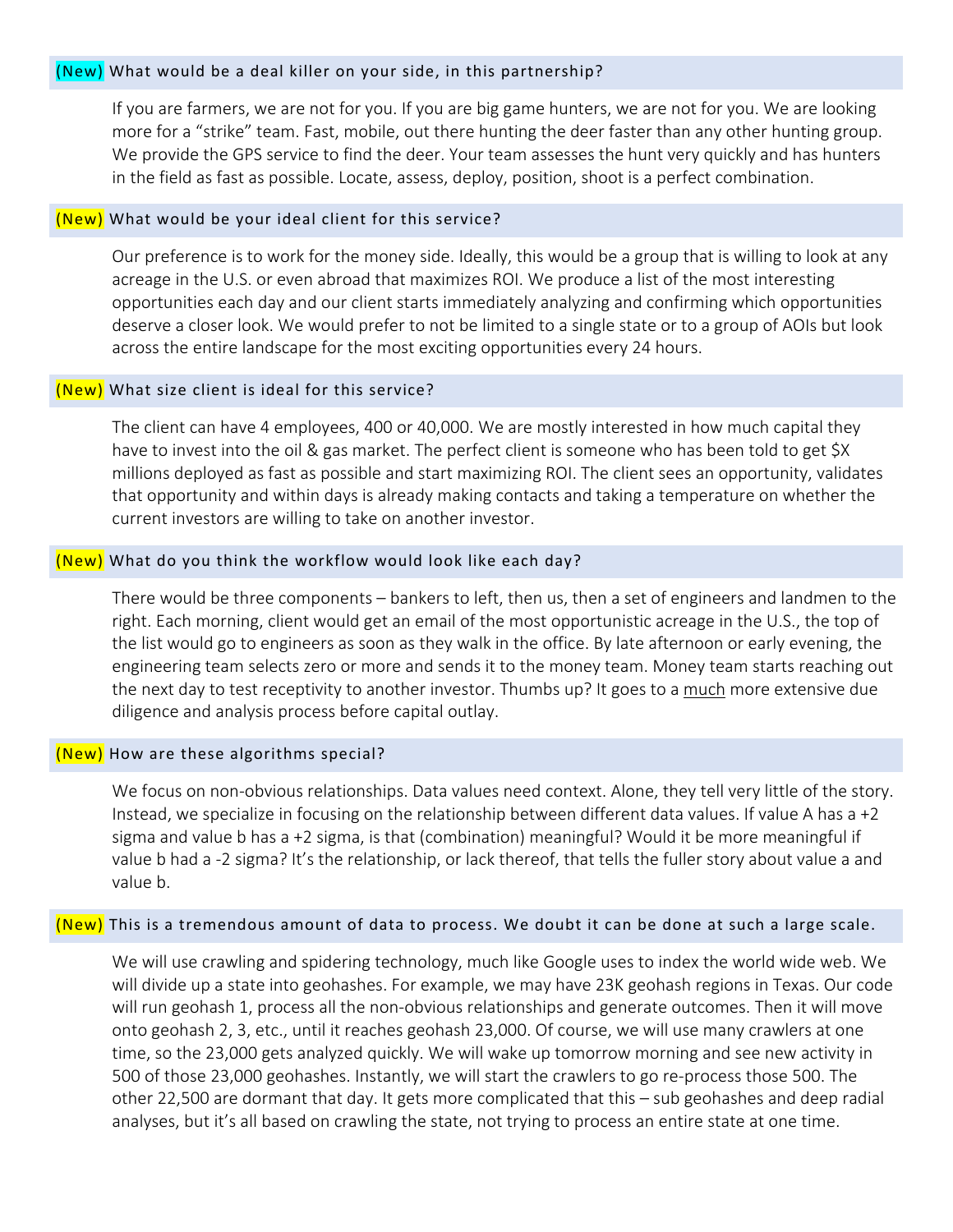# (New) Do you really think a computer is smarter than a room full of seasoned engineers?

Absolutely not. Again, absolutely not. When an engineer sits in front of a 24" computer monitor and does extremely focused analysis, s/he is untouchable by a computer. But which 24" monitor "section" of the entire United States should the engineer be analyzing today? Every morning, Expert A may get 5 leads and be asked to take a shallow look (on the 24" monitor) at all five and be prepared to talk about each by 4 pm. Engineers present their findings and the list is narrowed down for the finance team.

#### (New) No way our engineers can analyze acreage that fast and make a decision.

We are not suggesting this at all. Overnight the code generates "leads" for each engineer. An engineer does not want to invest a ton of time if there is no opportunity for the company to take a financial stake. The engineer takes an early look and decides this acreage is worth taking to step 2. Finance gets on phone and take temperature to bring in a new investor. If yes, acreage will (of course) go through a very exhaustive, multi-disciplinary process, before capital is in invested.

### (New) What if we do quick turn analyses for few days and don't like any of the computer's suggestions?

We expect a lot of early pushback. We call this adaptive learning. We start with a minimally viable capability and put leads in front of engineers. Engineers see what we are trying to accomplish (in real‐ time) and start making great suggestions for new ways to analyze the data. Overtime, the computer is 100% in tune with the engineers' best practices. But we need a starting point to demo the capability and get all engineers on the same page as we tune the outputs.

# (New) Why would you sell this to a single customer on an exclusive basis?

One word – partnership. This is not a product. This is not a service. This is not even a rate‐per‐hour consulting engagement. Communication between finance, us and engineering teams must flow perfectly. We must constantly be making each other better and stronger. And frankly, we can't see our first client allowing this to go to another competitor. It's just too confidential.

# (New) Aren't we going to become super dependent on this software and by association, you guys?

Yes, but these may be caviar problems. For year one, we are betting a client will just pay us as an expense item. At the end of year one, client will either eliminate us as a failed experiment or want to solidify the relationship even more… possibly through a base fee + some small shared upside, just so we all stay together and keep exceeding expectations on ROI. Or the client may eliminate us at the end of year one and just hire a software engineering team to run the code each day.

# (New) What's the upside for you if you only have one client and monthly fee?

If we want to double our income, we can just pick up another industry. There are countless industries facing a firehose of data and wanting curated content around the most significant events each day. Let's say you are a senator and want to track every mention of your name and anything congressional. That may be 100K social media posts per day – another perfect need for curating content down to the 10‐20 most rare/material events each day.

# (New) Will you be using machine learning to grade acreage?

Only if our client wants it. We have plenty of experience with machine learning but find engineers insist on auditing our findings and re‐creating the outcomes for it to be believable. ML turns so many dials and performs so many iterations, it's often impossible to reverse engineer outcomes back to source data.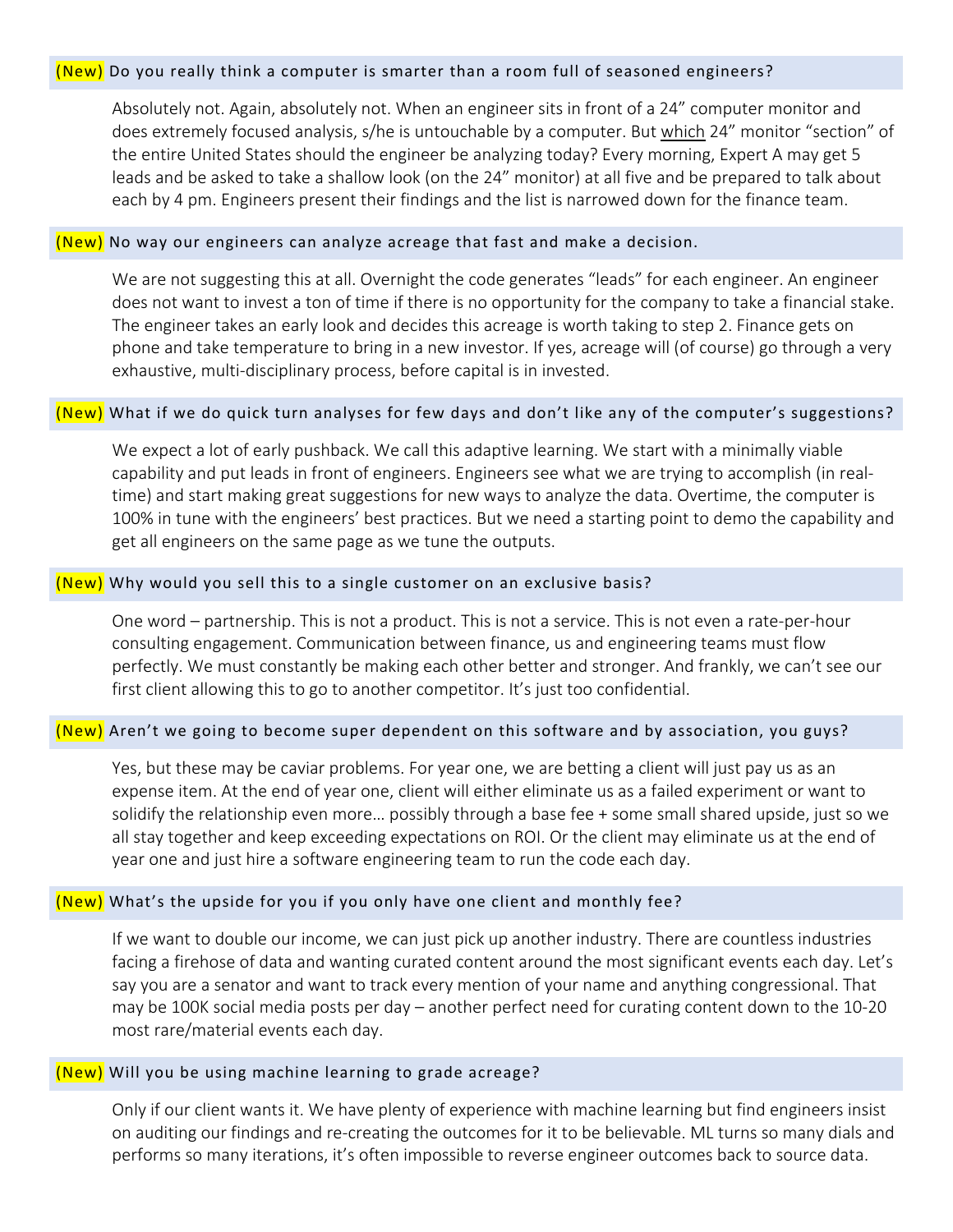But we would be thrilled to add some machine learning – guessing as a bolt‐on to just confirm more auditable outcomes.

# (New) Why don't you just sell this project to IHS and benefit all?

There's no competitive advantage. IHS is not a skin‐in‐the‐game type company. Imagine a landman pulling up to an office or house and there are 10 other cars in the driveway. We want this technology to benefit a single company, who wants an edge on the rest – of course with full human due diligence. We just provide excellent leads on acreage.

# (New) What if we don't have IHS or DrillingInfo data?

This might be the case with smaller firms that manage very large funds. Almost every operator or medium to large O&G company will have a deal in place with one of these data providers. The good news is that IHS charges based on the size of your company. So, a smaller company can get a great deal on a nationwide subscription, then use it to generate a massive portfolio of opportunities.

### (New) How big is your team?

We will keep it to only 3 principals. Our leader will be the subject matter expert and run the effort to design the initial algorithms and models. These business‐level instructions will then be sent to our second principal who works between business and coders to architect a game plan for building the algos/outcomes. Then our third principal oversees the software engineering. This way only 3 people on our side ever know the recipe. From here, we will hire overseas, independent contractors, to do specific parts of the build. No contractor will every have more than a tiny glimpse of the overall solution.

#### <mark>(New)</mark> This is an unusual business model and we are not sure why you are taking this approach.

Vendors steal all their clients' great ideas, especially in the technology industry. They get a request from client A that is really valuable. Instead of building it just for client A, they build it into their overall platform and then sell it to A's closest competitors+. Company A brilliant ideas are benefitting Company B, C, D, etc. We want our code to have a singular purpose with a very strong partnership.

### Are you selling a service or wanting a job?

We are looking for a single oil & gas client to work for exclusively. Our goal is to create an insanely great daily email briefing that educates employees, helps them better understand the overall O&G environment and drives more informed decisions. Selling this exclusively is key to building that trust with the client and ensuring our offering is a true competitive advantage.

#### We already subscribe to IHS and/or DrillingInfo. Why would we need this capability?

IHS sells a massive amount of data but expects each client to regularly import it and build custom user interfaces over it. DrillingInfo saw an opportunity to sell both the data and the interfaces, but the interfaces are hard to learn and master. And neither company is doing continuous, real-time analysis over their entire datasets.

### Would you be willing to restrict this to just our areas of interest?

Only as a very last resort. We see an enormous benefit in understanding the broader oil & gas environment. Each data point is a potential learning experience for engineers. They may see an area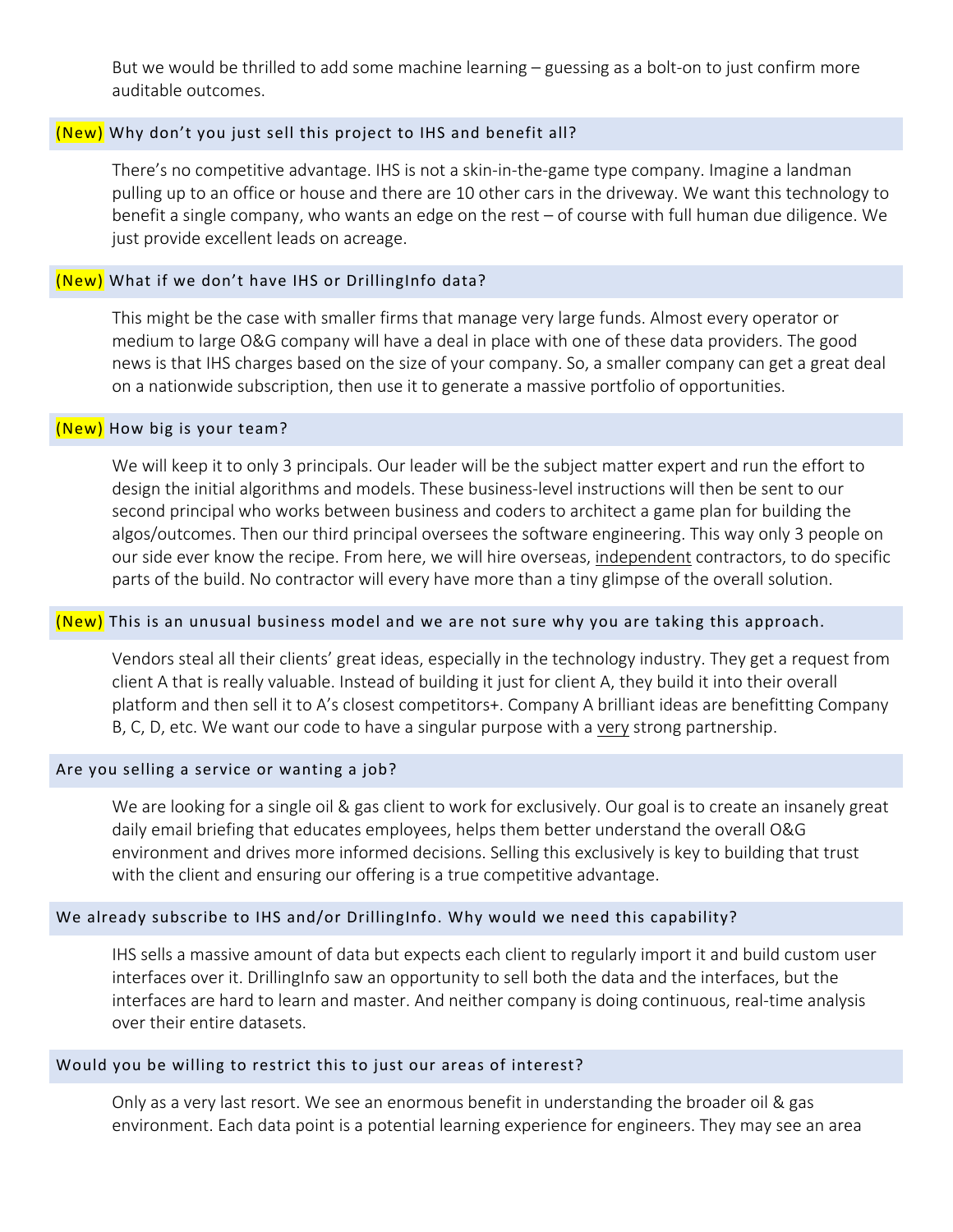outside their current sphere and want to further investigate. Or they may learn something interesting they can use in their current AOIs or adjacent to AOIs.

### Does this have to be a daily email?

We believe strongly that to work, this must be a daily habit for engineers. And it must be short and extremely timely (analysis from last 24 hours). If we send once a week, it will be too much to read in 1‐2 minutes (for example while waiting in a Starbucks line). Instead reader will "cache" it for later review and briefing email will get buried behind new emails.

### Would this require a huge investment by my I.T. department and other teams?

No. We call this a zero‐footprint technology. We will need server space and access to your data feeds (e.g. IHS, DrillingInfo and/or others). ~30,000 lines of code will process the data every 24 hours and find both material and rare events in almost real‐time. No other investment is needed beyond a place to store the code and data. We will work for a single point of contact, who is likely on the business side.

### I get a ton of newsletters, none of which help. How is this any different?

Almost every newsletter has an incentive to market something or sell something to the reader. These newsletters are generic and mostly recap old news, collected over X days or weeks. This is fresh analysis every morning, 7 days a week. Every briefing is different and only presents material/rare events that happened in last 24 hours.

#### Who is the perfect client for this project?

The CEO or a senior executive. Our left brain is laser‐focused on getting tasks done, where our right brain is broadly vigilant and looking across the entire landscape for ideas and knowledge that will help the company. CEO's are extremely right‐brained, navigating the overall company, and are very quick to see the benefit of this daily right‐brain, enterprise‐focused, briefing.

# Who would own the intellectual property of this technology?

Our client owns it. Our goal is to create insanely great analysis that is a must-have for our client's employees. We believe this briefing will be a game changer and engineers will depend heavily on it for insights and best practices. The only way to achieve this is to go all‐in with our client and get total buy‐in and support. Knowing this is an exclusive deal builds long-term trust and data sharing.

### Can we add our own company data to the analysis?

Absolutely. And this is a game changer. It's one thing to analyze state data every night. It takes it to a whole new level to comingle internal data and give every employee instant insights on what each team is doing inside the company. Some data may be marked as confidential, but we think teams will want to advertise their successes, even challenges to other employees.

#### I don't want to overburden my employees with something new to read. How do I prevent this?

This is a very simple email. Even if we have 30 absolute critical pieces of analysis on any one day, we will only show the Top 10 in the body of the email. It's super important that this email is a 1‐2 minute read. Read at a traffic light. Read at grocery store. Read while walking to the train. Of course, at bottom of every email will be a link to the rest of today's events. Each employee can decide if time to read it all.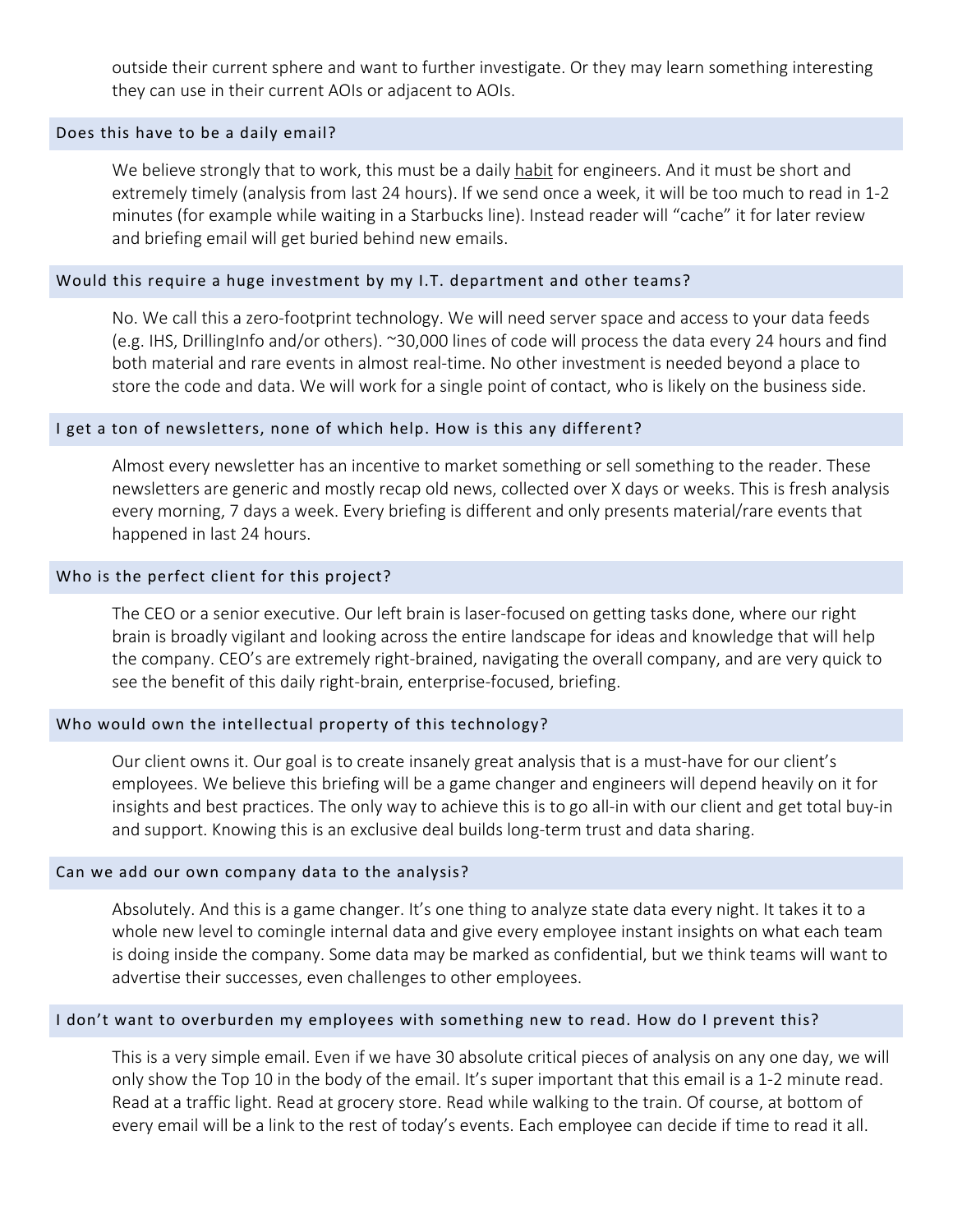#### What would the final email look like?

Shockingly, almost disappointingly, simple. This email must work well on a small mobile phone screen. We expect 80% of the readers to read it on the go. This means little to no graphics, extremely simple text and hyperlinks to underlying data that can easily be read on a small screen.

### Can we add custom messages at the top of the daily briefing?

Not only can you, but our client sponsor will 100% control what gets added and when. We will not know the password to add these messages. Most days, the opening will just be "Good Morning." But anytime, any day, with a couple clicks our client sponsor will be able to add a message. We think the CEO will find this very useful, since reading the briefing will become a daily habit. It will become a great way to quickly communicate with engineers/employees.

### Do we need to approve email before it goes out each day?

This is 100% up to our client sponsor, but we would like a second set of eyes, even if it's just a couple minutes a day. We will send email to sponsor, sponsor will review, and then click a button to tell us it's ok to distribute to all engineers+. This is also a way for sponsor to check custom messages at top of daily email. And there may be a rare case where our sponsor wants to omit a finding (piece of analysis).

# My employees don't trust any analysis they can't audit. How are you going to address this?

We have a long history of doing O&G data analysis and absolutely understand this need. Every line of analysis in the email will have a hyperlink to the source data. Engineer can clickthrough and do their own manual analysis to confirm our findings. We believe over time, engineers audit our analysis less and less and fully trust our briefing outcomes.

# What if employees simply refuse to read it each morning?

Executives (right brain, company navigation focused) will read these emails and then bring them up in meetings. Executive will ask engineers/leaders if they saw the briefing and have investigated X. This will send a message to employees that to be ready for a meeting, they need to read the daily briefings.

#### Can I use this to track competitors?

Absolutely! In fact, we think this will be one of the most valuable features. We can use a special color and bold text whenever a direct competitor is mentioned in a briefing. But we feel strongly this briefing should not be restricted to only competitors and only AOIs. The idea of this briefing is to expand every engineer's knowledge of the industry. But we can color‐code analyses that are critical to client.

# What if employees reply to daily email and ask for specific analysis?

It will be a full‐time job to analyze the data and prepare the daily emails. If employees do respond, we will need a company contact who can help direct the employee to the best resource. At some point, we may be able to use reader metrics to build an expert list and automatically recommend some resources based on how an engineer interacts with the briefing each day.

#### Many are saying oil and gas is in a slump in Lower 48. How will this benefit us in a downturn?

This is the time to get analysis right. When prices are high, only a few wellbores need to be productive to cover all the losses. When prices are lower, companies want to make sure they are making the right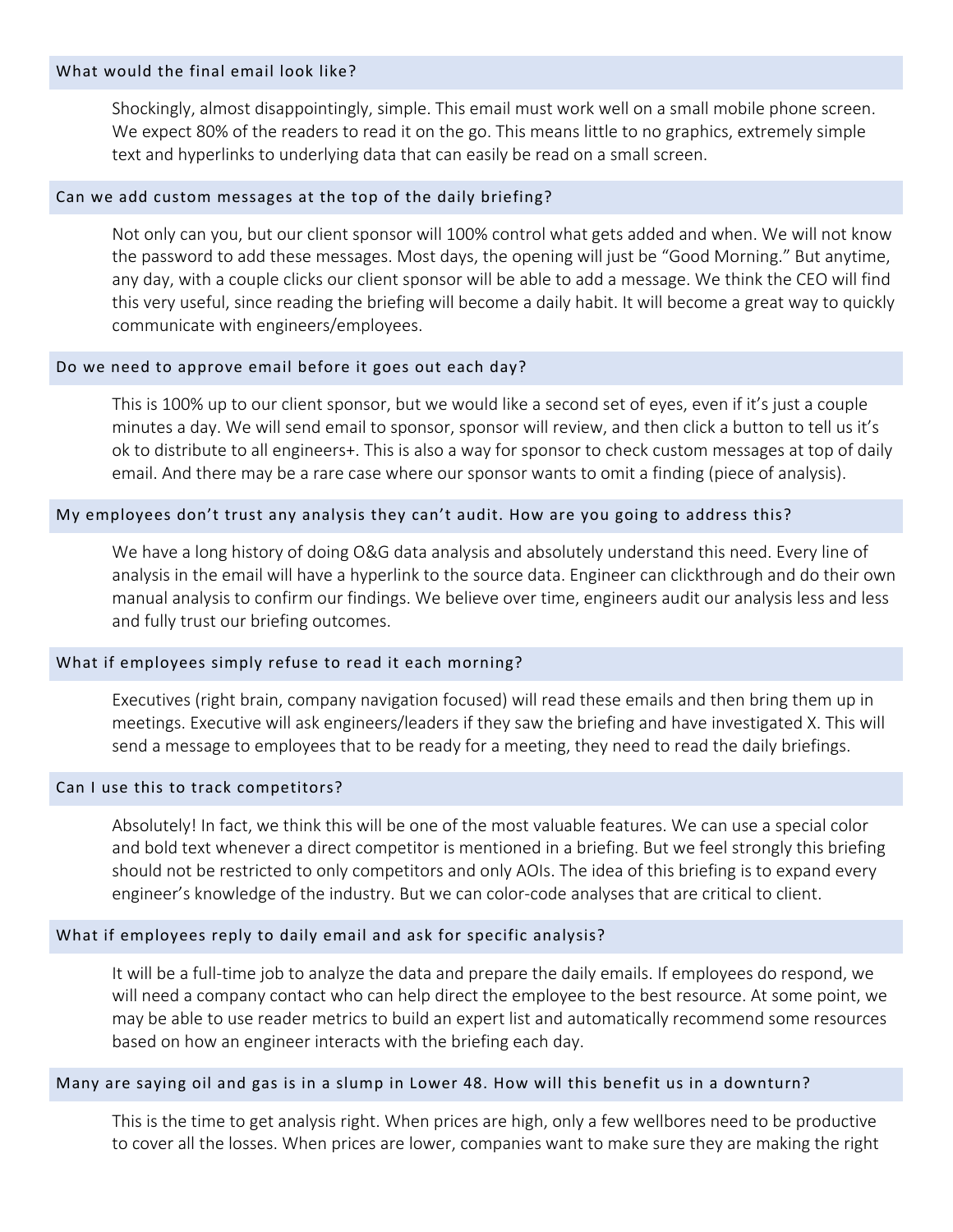decisions before ever committing capital. We think the briefing value goes way up when prices are lower, and decisions must be right the first time.

### Who will lead your team?

Rich Herman will lead the effort. He is a geophysicist who started his career at Chevron. Since then, he has gone on to be a VP at IHS and an SVP at DrillingInfo. He has extensive experience in the industry and with regulatory data. He specializes in hunting for anomalies in O&G data and will decide which algorithms should be used for daily briefing. He will also handle 100% of the contact with our client sponsor.

# We have operations outside the U.S. Will this idea work globally?

This is where the briefing will really shine. Our client sponsor will define the data boundaries for us. These can include both internal and external databases from anywhere in the world. All data can be analyzed for rare and material events. And our sponsor can easily add or subtract data sources at anytime and we will adjust the algorithms.

#### Will the daily briefing only work with wellbore data?

No. Anomalies may not look the same across different datasets, but the approach to engineering the data is the same. Whether pipeline data or water data or any other type of database, we can apply the same exact principles and algorithms to find the most significant events each day.

#### Will this help us with new discoveries?

Yes and no. No question, new discoveries or breakthroughs will be engineer‐driven. We will only play a supporting role. But the briefing will introduce a new idea or actionable intelligence that can drive profitable decision making for the company. And an engineer might see something in the briefing, decide to investigate and then make a strong recommendation to pursue an opportunity that isn't currently on the company's radar screen.

#### What happens to analysis after it's emailed out?

We keep an ongoing database. There will be a link at the bottom of every briefing email with a very simple popup. Enter a company name. Enter a township or a legal. Enter a formation. Enter a county. Once user submits a simple query, we will bring back all analysis that has been collected by the algorithms.

#### Does value only begin collecting in the database on the first day briefing sent out?

The emails will start within weeks. We need to implement processes to import the data and design algorithms to run over it. But and this is very important, when we run analysis, we are running it over all data going back decades. For example, when a user wants to see material events for a township, single click will bring back decades of rare and material events, in descending chronological order. If we make a change to any algorithm, all data analysis will be regenerated at the same time.

#### What if an employee quits?

Briefing may show undeliverable and we will remove employee from mailing list after two bounce backs in a row. Some internal email systems do not report undeliverable mail. We anticipate that our client sponsor will put us in touch with someone in I.T. or HR who will send us regular updates to the email list.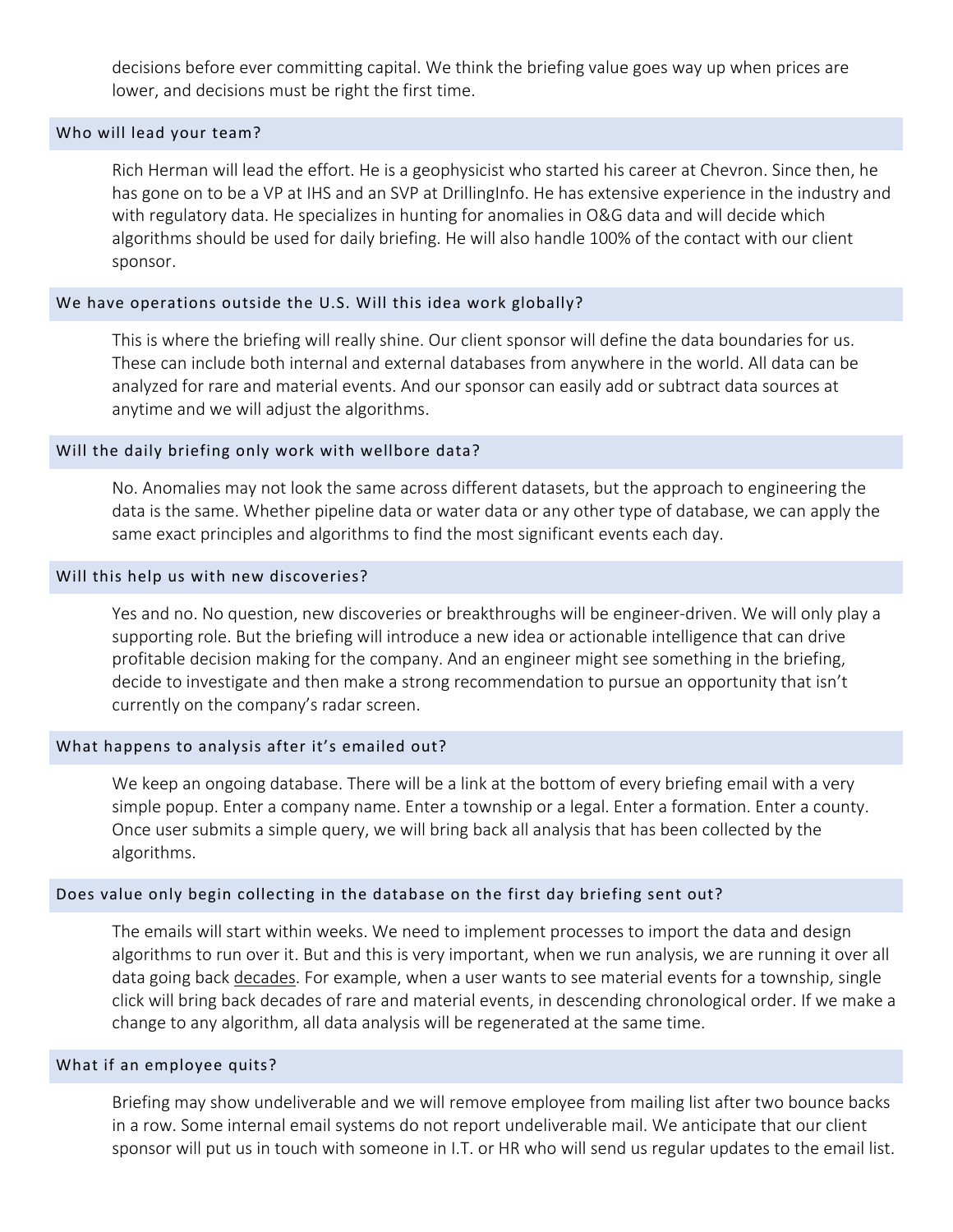Be assured, we will only deliver emails to company email addresses. No employee will be able to use a personal email address for the briefing.

# IHS and DrillingInfo database are very large. Do you have any experience working with them?

Possibly too much experience! We already have import scripts and are extremely familiar with each dataset. We are also master users of Texas RRC data, which can be very unwieldy and difficult to process. And we have our own scraping technology to pull down web pages, PDFs and TIFFs. Many outside data providers release delayed data (need their own time to process). We can just go get real‐ time information straight from the state site and replace it with external data when it becomes available.

# What if we already have a huge investment in technology tools?

Perfect. We will include links to each tool from within the daily briefing. Engineers can click from the briefing to any application in the company. In fact, often we see engineers using our briefing as the entry point to all other apps. They become so familiar with the emails, it's just easier to launch an app from this morning's briefing.

# How do you get paid for this service?

It's paid for monthly as a subscription, not for the briefing, but for the team. We will enhance and run the service every day for a fixed cost per month. We don't need a long‐term deal. If our client wants to cancel the deal, we will exit the server and leave all the code we wrote there so someone from client's I.T. team can take over. Note that if our exclusive O&G client cancels, we will then be free to go get another exclusive client in the oil and gas industry and write new algorithms.

# We've made a huge investment in IHS data and many applications. Is the briefing really needed?

We once did an analysis of the IHS wellbore file. There are over 1900 fields that are imported. It's impossible for engineers to remember this firehose of data and what's available in these expensive subscriptions. If nothing else, we remind engineers, daily, of all the hidden value in the data. We normally see about 15% of the data being put to full use, so not only educates the engineers, but is a constant reminder of how extensive the data is within the company.

# Can our sales and business development teams use this daily briefing?

Absolutely and we highly recommend it. If you are in oilfield services, each salesperson will be able to generate a daily report on their target companies. These material and rare events can be used as conversation starters and reasons to reach out to a target. Competitor intelligence also helps sales prepare proposals that differentiate our client from other companies in the industry.

# Do you have a name or trademark for what you will call this briefing?

No one, except for our executive sponsor at the client, knows about us. Our sponsor will define the data environment we should analyze each day. This entire briefing program is completely white labelled with the company's logo. Client will name the newsletter and approve its content.

# Are you limited to just selling this to Oil & Gas operators?

No. While we have deep experience with operators, field services and data providers, we can easily see a Wall Street firm, private equity fund or a mineral rights buyer wanting to be our exclusive customer.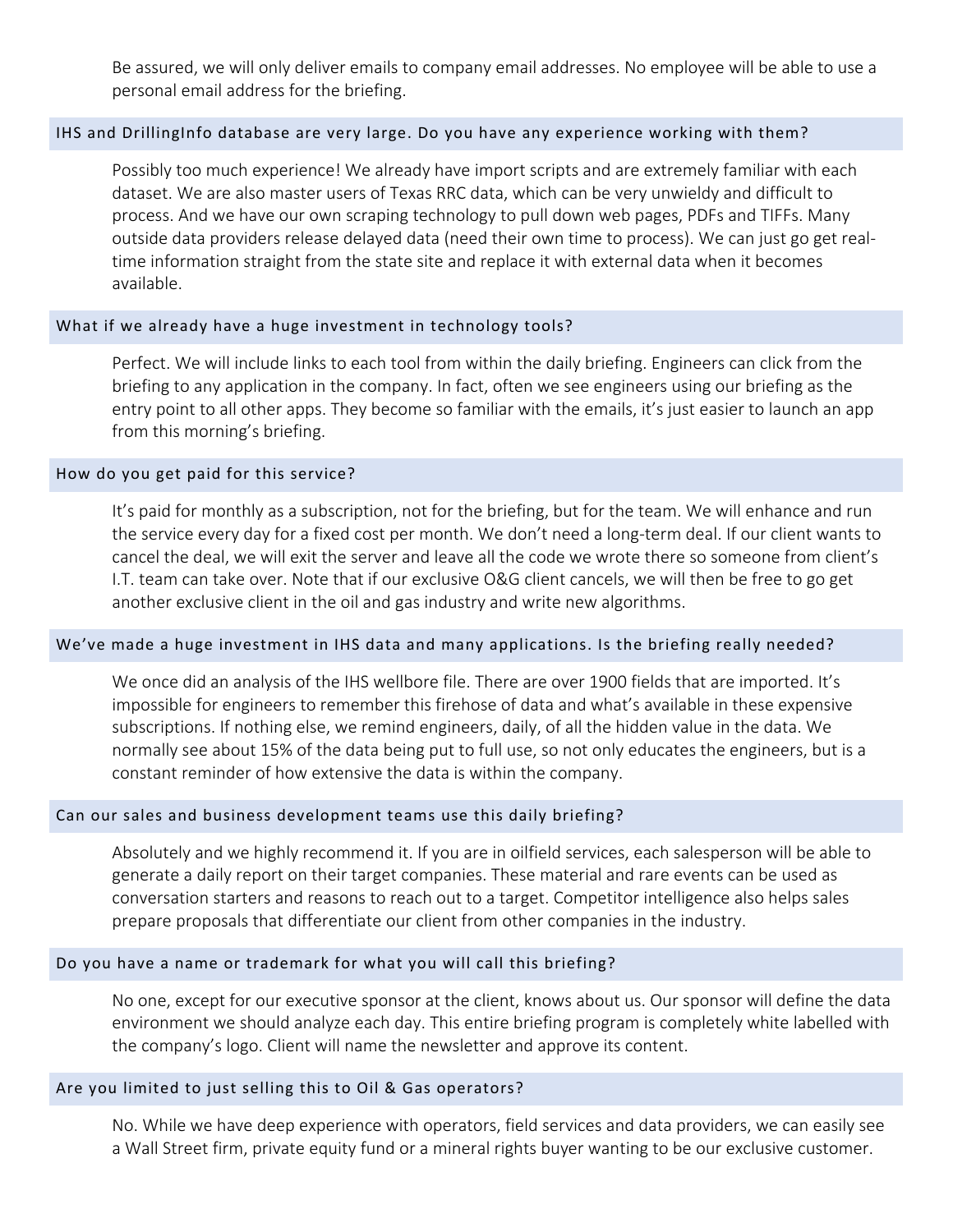Investment firms can get a briefing each morning that analyzes the entire United States+ and provides lead generation on new investments. And our database of analysis can be used to investigate any opportunity that gets presented to the investment firm.

### If you must pick one reason why this will succeed, what is it?

This email will become a daily habit. It will be short enough to read on a phone while waiting at a traffic light. It will only present the most interesting data each day. It will be a must-read email. Executives will mention analysis in meetings and expect engineers to have read it. Teams will investigate material events and see if there are additional opportunities for the company.

### What's the genesis for this idea?

In the past, we created a user interface and it's wasn't quite perfect for any single person in the company. We always used to hear, if it only had X, it would be perfect. But we got hundreds of X requests. And pre‐built applications are hard to learn and only for diehard users. We think employees are starving for "curated" content. Do all the analysis behind the scenes and send me a simple narrative each day of what I need to know.

# What are your metrics? How do I know I am getting bang for my investment?

Readership of the email. We will monitor every time the email is opened and any clicks to source data. We will be 100% transparent with our client sponsor and create a webpage, so usage data can be viewed 24/7. We will also monitor requests we get for new features. Is the audience engaging with the information? Are they becoming stakeholders and suggesting new features?

#### Will this only include structured (numerical) data or will you include things like industry news?

We would love to add company, competitor and industry news. We have a lot of experience with machine learning and unstructured text, so it would not be hard to identify the material and rare news events each day. This, alone, would be a game changer just getting a curated news briefing each morning. We will also link to PDFs and TIFFs as source documents.

#### Does your team have an oil & gas background?

Yes. Rich grew up in the industry. The technology team started working with Baker Hughes back in 2014. They helped build one of those massive, expensive user interfaces that wasn't quite perfect for any employee! It was an eye‐opener. We learned that big applications are not the answer, so started writing report templates to describe any aspect of the industry. But this was still something the employee had to seek out. Finally, we started doing content curation and emails and it was a gamechanger.

#### Can an employee unsubscribe to this email briefing?

That is completely up to our client sponsor. With an unsubscribe button, I think the client leaders can err on the side of sending the daily briefing to too many employees. Then, if someone who does not come into direct content with engineering decisions wants to unsubscribe, that is fine.

#### Will there also be a website or only an email service?

There will be a popup from the email that will link to company applications. In this "launch" popup from email, users will also have the ability to enter any geography, company name, formation, etc. and retrieve all historical analysis in a single web page. It's important to realize that when we run our